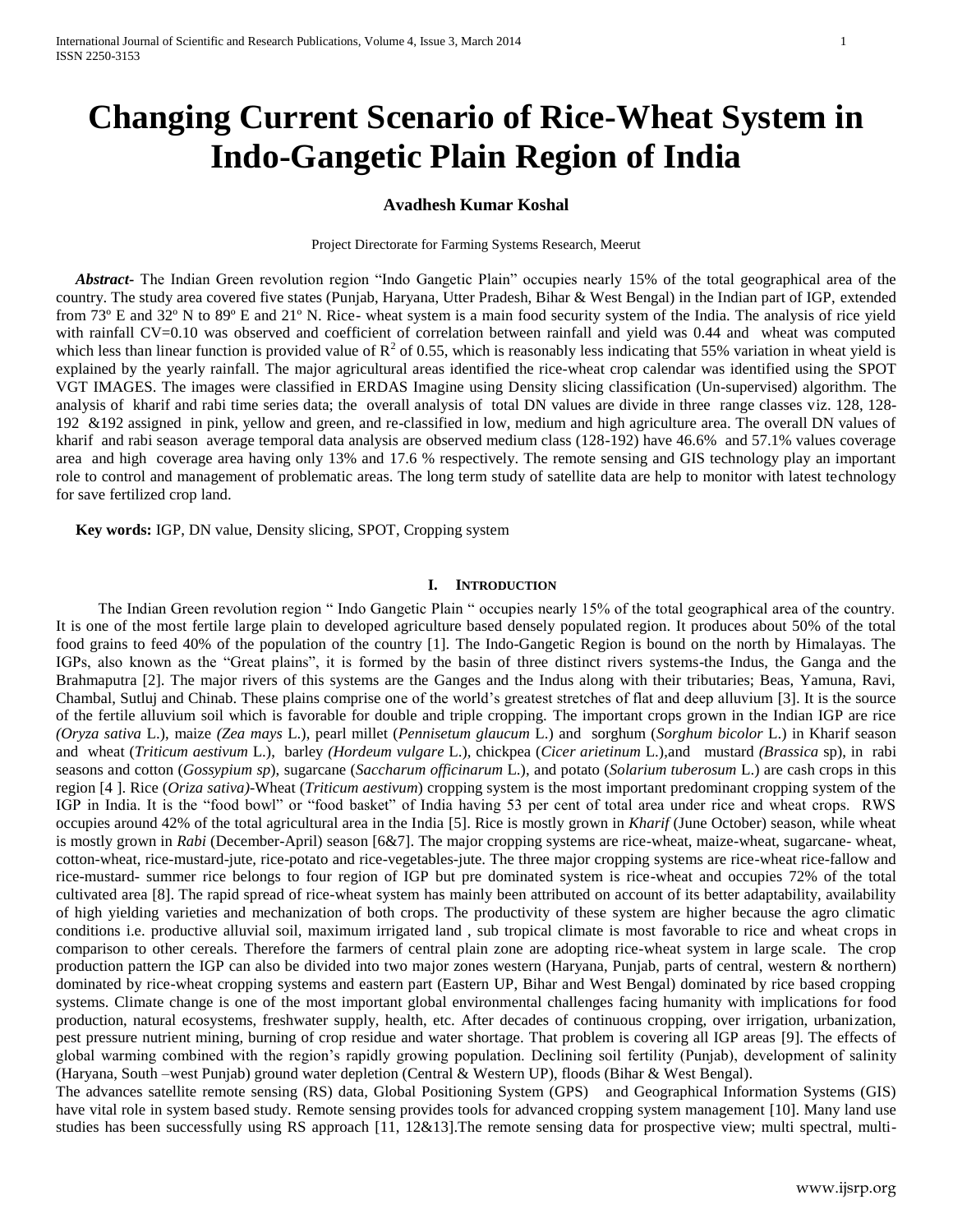resolution and frequent monitoring capability can provide various spatial information amenable to cropping systems analysis. The LANDSAT (US), SPOT (France), IRS (India) and IKONOS [14] spacecrafts have been launched for earth observation. The IRS series- IRS1A, 1B, 1C, &D satellites provide a wide range spatial, temporal and multi –spectral data used for inventorying, management and monitoring of the different resources(renewable & non-renewable) of the nation [15&16]. Multi temporal remote sensing data are widely acknowledge as having significant advantages over single date imagery [17] for studying dynamic phenomena. SPOT (French: *Satellite Pour l'Observation de la Terre*, "Satellite for observation of Earth") is a high-resolution, optical imaging Earth observation satellite system operating from space. SPOT4 launched March 24, 1998 and now stopped functioning July, 2013. S10 or 10-day synthesis: a result of the merging of data strips from 10 consecutive days[18]. The purpose of this study is to analysis of rice wheat system covering IGP areas during vegetative growing period in March & August. Then early predict to production/yield based on 1 km spatial SPOT VGT image. SPOT vegetation (VGT) has been found very useful to study the dynamics temporal agricultural system [19].

## **II RESEARCH ELLOBORATIONS**

**Why IGP-** Rice- wheat system is a main food security system of the India. It also providing food, income and employment to millions of people engaged with this system based related work. The changing of climatic factors (temperature and rainfall) and natural problems (floods and drought) declining the rice and wheat crop productivity. The continuous excessive uses of chemical fertilizer, weed control and pest control chemical giving the problems to soil health as well as in environment. The rice-wheat rotation is one of the largest agricultural production systems of the world. The nursing of climate and soil of Indo Gangetic states (Punjab, Uttar Pradesh, Haryana, Bihar and WB.) area with the help of advance tools & technology.

#### **Objectives**

The study aimed to analysis of changing current scenario about rice and wheat crop with the time series SPOT VGT data during vegetative season viz. August and. March.

#### **Study area**

The study area covered five states (Punjab, Haryana, Utter Pradesh, Bihar & West Bengal) in the Indian part of IGP (Figure 1), extended from 73º E and 32º N to 89º E and 21º N [20 ]. These five states cover nearly 15.8% of the total geographical area of the country and 37.4% of the population of the country. The analysis of current districts distribution list of India in IGP covered states are observed 179 districts but 172 districts distributed this area and 4 districts are covered to other agro-climatic regions (Table 1). The IGP have dominated loam soil but Haryana and south west Punjab having sandy soil with low rainfall. The climate of the Indo-Gangetic Region is dominated by the Asian summer monsoon. The cool, dry winter is followed by a warming trend with daytime temperatures reaching as high as 45°C in June or July.

| Table 1: Distribution of States and region of IGP |  |
|---------------------------------------------------|--|
|---------------------------------------------------|--|

| State/UT                                                            | <b>Region</b>                                   | No. of<br><b>District</b> |                            |  |
|---------------------------------------------------------------------|-------------------------------------------------|---------------------------|----------------------------|--|
| Punjab                                                              |                                                 | 20                        |                            |  |
| Haryana                                                             | Trans-Gangetic Plain Region                     | 21                        |                            |  |
| Delhi                                                               | (Distric: 51)                                   | 9                         |                            |  |
| Chandigarh                                                          |                                                 |                           | Indo-Gangetic Plain Region |  |
| Uttar Pradesh*                                                      | Upper - Gangetic Plain Region<br>(District: 45) | 45                        | (District: $172$ )         |  |
| $Bihar + Uftar$<br>Pradesh                                          | Middle-Gangetic Plain Region<br>(District:61)   | $38 + 23$                 |                            |  |
| West Bengal*                                                        | Lower-Gangetic Plain Region<br>(District:15)    | 15                        |                            |  |
| *Uttar Pradesh: 4 Districts & West Bengal: 3 Districts not included |                                                 |                           |                            |  |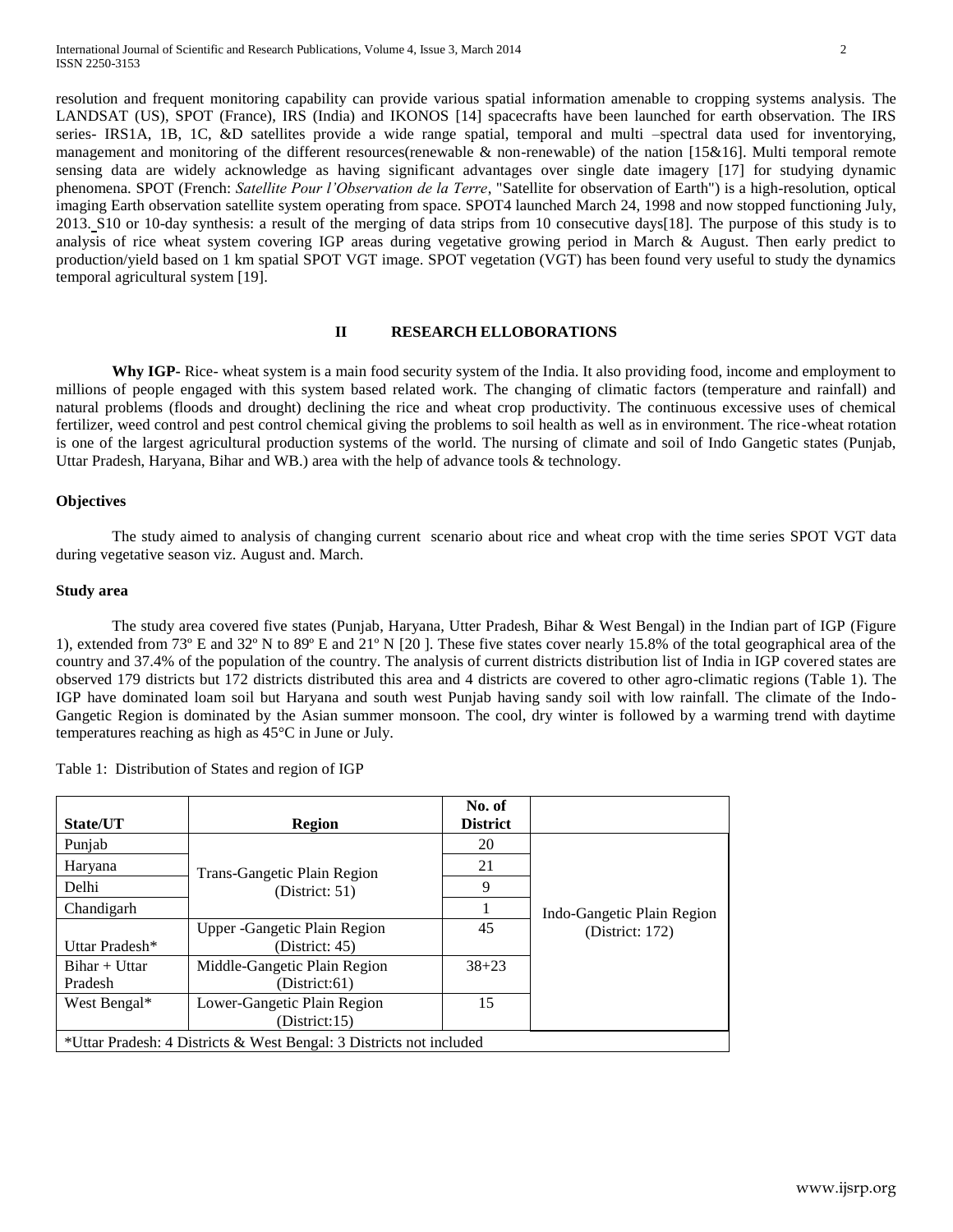



Planning Commission [21] divided the country into 15 broad agro-climatic zones based on physiogrphy and climate. The IGP (Figure 2) in India is divided in four agro climatic regions namely Trans Gangetic Plains Region (TGP), Upper Gangetic Plains Region (UGP), Middle Plains Region (MGP) & Lower Gangetic Plains Region (LGP). These zones are combinations of agro ecological, socio economic and political factors. It is not purely based on agro- ecological zones.



Figure 2: Map showing agro climatic regions of Indo-Gangetic Plains (IGP)

#### **The data and method**

The present study is based on secondary sources of time series analysis of rice and wheat data that are obtained from ICAR website [22&23]. The 10 years (2000-01 to 2010-11) data was used for achieve the stipulated objectives. The climatic data- rainfall, livestock census, population data and satellite images (2000-01 to 2010-11) are collected from the published records, cropping systems atlas [24], bulletin of the Directorate of Agricultural Statistics; SDDS-DES, Ministry of Agriculture, Govt. of India; ICAR report; DACNET; FSI-report and other national level institute reports and websites.

The climatic data (normal/annual rainfall,) of IGP for continuous 10 years 2000 to 2010 data were obtained from India water portal website, IMD, New Delhi; NASA POWER and [25]. The census data information of India and IGP states is taken from year 2001 & 2011 census report [26]. The  $16<sup>th</sup>$  and  $18<sup>th</sup>$  livestock data (1997 & 2007) were collected from different states animal husbandry websites [27] and reports [28].The state level land utilization and fertilizers consumption in rabi & kharif season data [29] were collected from FSI-2011 [30 ] report & related websites. The thematic layers of India, five states were joined in GIS to prepare a mosaic for the Indo- Gangetic Plain. The agro climatic region boundaries [31] were delineated from the master database of IGP. The remote sensing data used in this study included the Single composite data set (1to10days) S10 NDVI data derived from VEGETATION sensor of SPOT-4 satellite (Table. 2). The data was used to two different vegetative growth seasons (Figure 3) August and March of the every agricultural year (2000to2012). The time series remote sensing data freely download from SPOT VGT website [www.free.vgt.vito.be.](http://www.free.vgt.vito.be/) [32].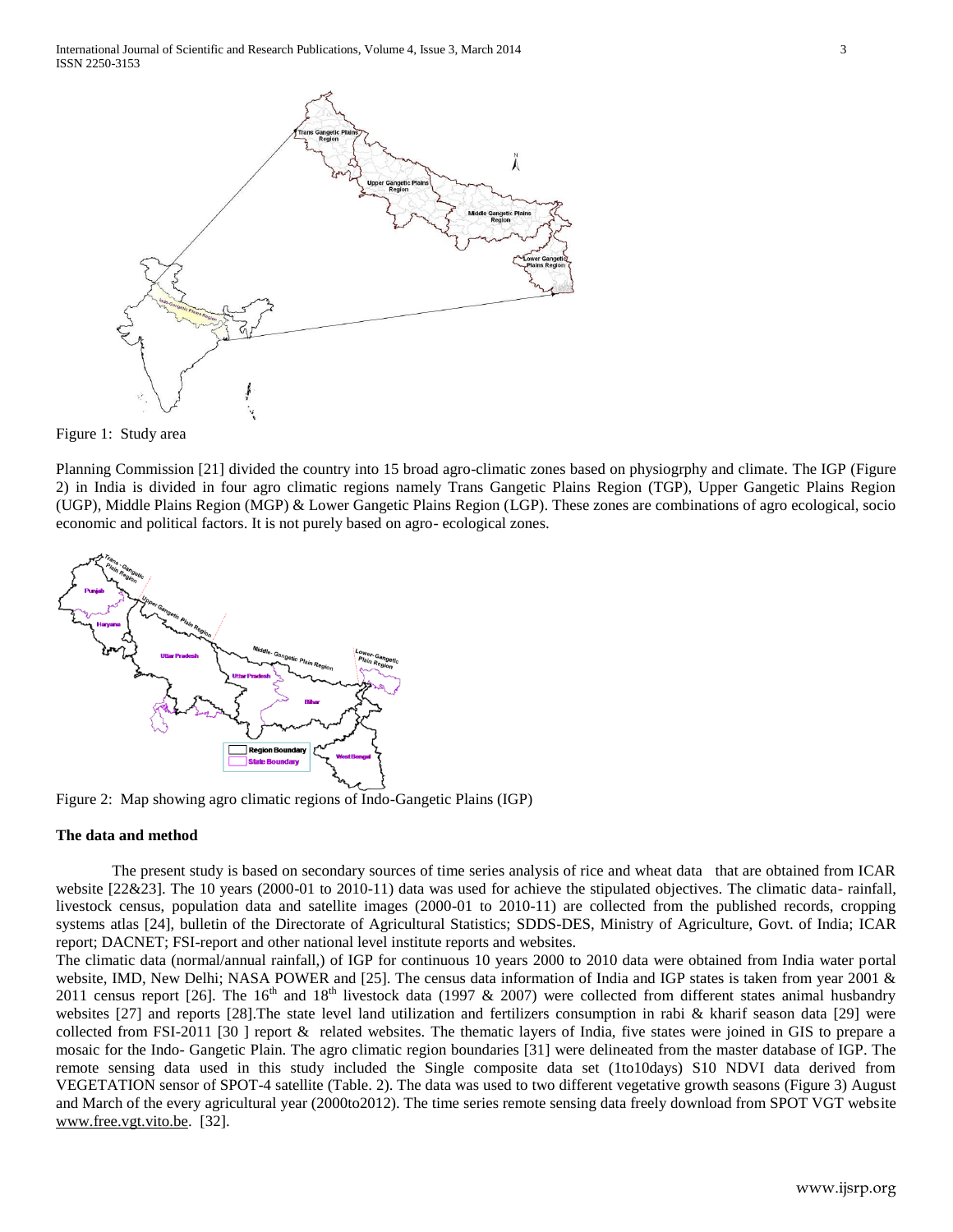Table 2: List of data used in the study

| Data<br>type | Data product  | Satellite/sensor | <b>Spatial resolution</b> /<br>scale | Time period                        | Source               |
|--------------|---------------|------------------|--------------------------------------|------------------------------------|----------------------|
| Raster       | Crop rotation | SPOT VGT S-10    | 1 kmx 1 km                           | Year 2000-12<br>(March $&$ August) | www.free.vgt.vito.be |



Figure 3: Crop calendar of IGP during Rabi, Kharif & Zaid season

#### **Methodology**

The major crops, different livestock, census, land uses and climatic data are integrated in the MS excel. The different type of statistical data analysis viz. Coefficient of Variation (CV), Correlation of Coefficient  $(R^2)$  and Trend Analysis to given important current scenario of current change pattern of time series data. The study area boundary feature file (.shp) was used for GIS layer in ARCGIS software to extracted information from remote sensing images. The data S10 was downloaded from the VGT [29] free data product Internet site. The ten-day composite NDVI products of SPOT- VEGETATION (VGT) sensor remote sensing imageries for the period year 2000 to 2012 for March (rabi) and August (kharif) in zip format data are used. The work station (hp Trinitron) with ERDAS IMAGINE 9.0 software was used for processing and analysis of remote sensing data. The software was used for processing and analysis of remote sensing data (Figure 4). The images are downloading in Hierarchical Data Format (HDF) format and directly open in ERDAS IMAGINE to save in .img format. The dataset were geometrically corrected with the help of the ground Control Points (GCPs) and WGS84 Geographic lat/ long projection system in ARCGIS. The GCPs (Ground Control Points) were distributed uniformly throughout the image with minimum root mean square (rms) error of less than 0.5 were selected. Polynomial transformation of 1st order was used because the correction programme runs faster with it and it also avoids geometric distortion in areas of very few GCPs. The study area subset with a vector polygon file (.shp file) representing the area boundary (AOI). Study area boundary overlay was done after completing geometric correction of the image. The SPOT VGT temporal series of image opened into the viewer of the ERDAS IMAGINE. The single band was stacked to create temporal series data (2000 to 2012) of March (for Wheat) and initial August (for Rice) month. The images were convert in digital numbers (DN Values) based in to series of classes, so there corresponding all the dates were generated from DN values. The numbers of gray levels classes were identified based on colour range.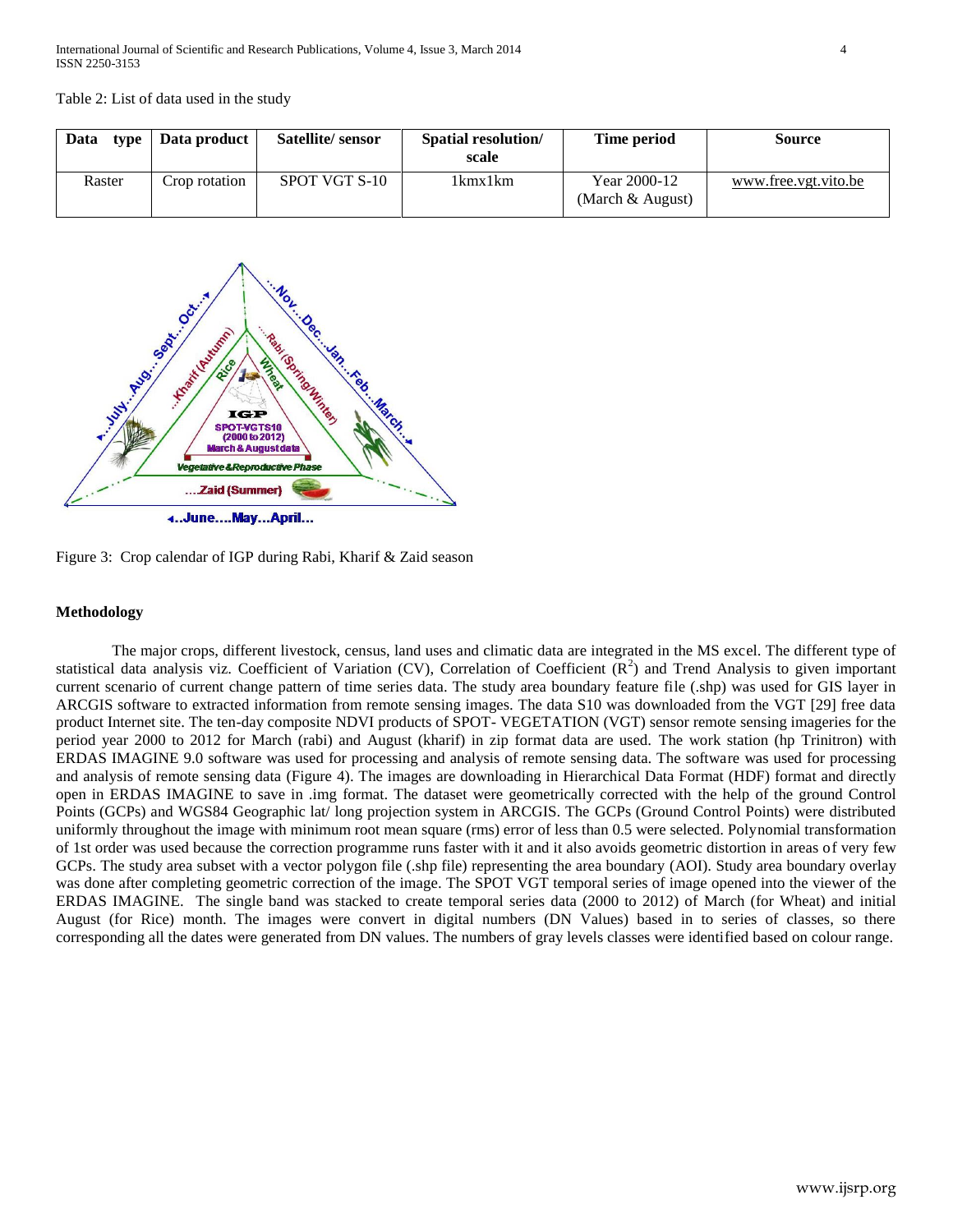International Journal of Scientific and Research Publications, Volume 4, Issue 3, March 2014 5 ISSN 2250-3153



Figure 4: Flow chart of Methodology used in the study

## **III RESULTS OR FINDINGS**

The statistical analysis (coefficient of variation  $(R^2)$  and trend analysis) are employed to study the trends in area, production and productivity of the rice-wheat crop. The rainfall, fertilizers, livestock & population census, land cover and remote sensing data analysis are given current scenario of IGP. After analysis of different data findings are discussed in sequence as under.

## **Current Scenario of rainfall pattern**

The ten years monthly data were calculated in mean value, standard deviation and coefficient of variability is presented in The average annual actual rainfall of ten years estimated 759.2 mm was observed in IGP. The standa Table.2. The average annual actual rainfall of ten years estimated 759.2 mm was observed in IGP. The standard deviation from mean annual rainfall was 340.7mm and coefficient of variation 0.45. The maximum coefficient of variation 67.6% observed year 2007 and minimum coefficient of variation 44.2% observed in year 2010.The lowest rainfall 607.7mm was observed in year 2000 while higher rainfall 939.1mm in year 2008. An increasing trend of monthly [rainfall@8.76mm/year](mailto:rainfall@8.76mm/year) has been noticed (Figure 5). The ten years average moving trend of rainfall 721.86mm was observed



Figure 5: Time series actual rainfall data of IGP (2000-01 to 2010-11)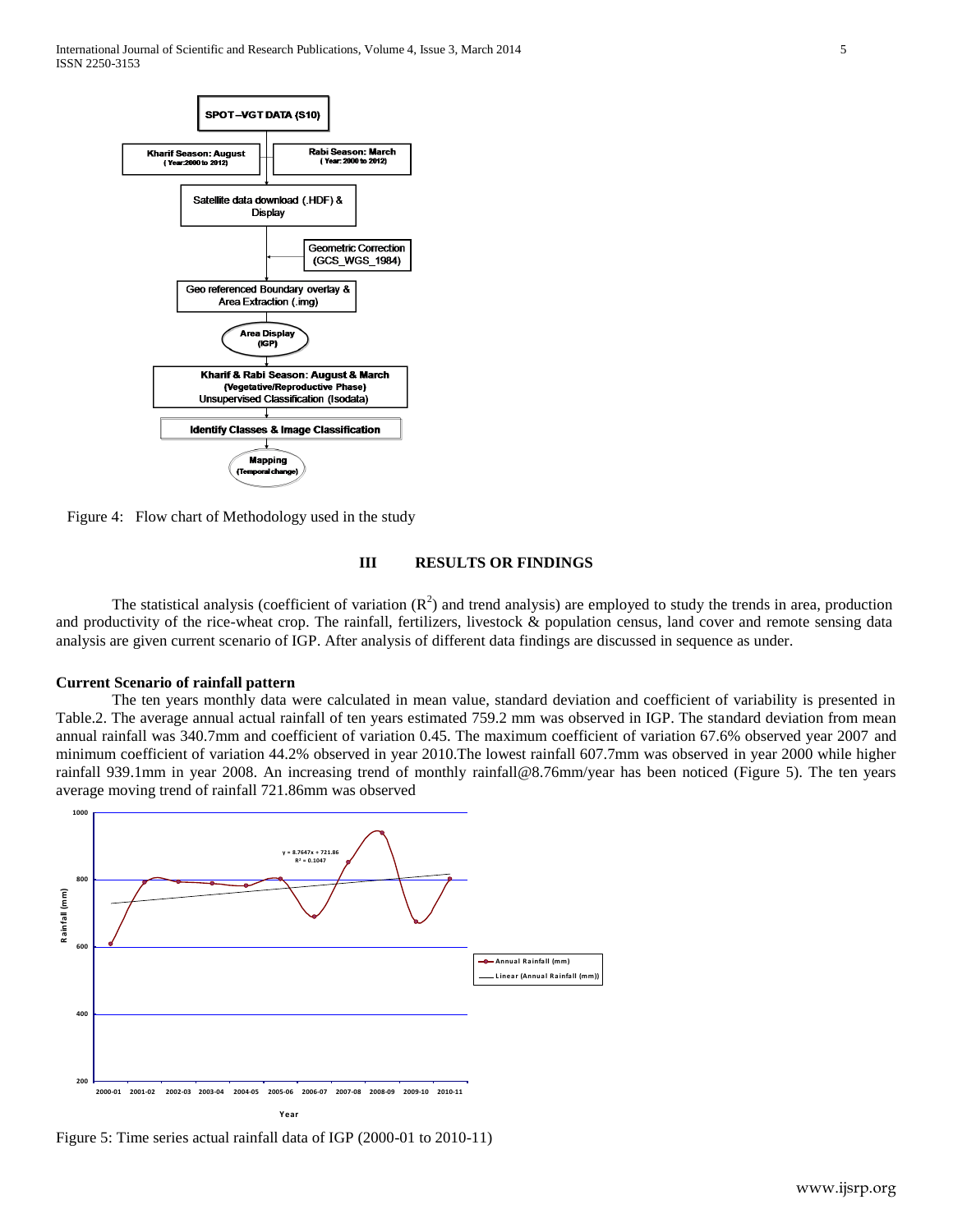The geo statistical analysis of normal rainfall data for IGP was observed lowest rainfall in Trans Gangetic Plain region and higher rainfall in middle to lower Gangetic Plain Region (Figure 6). The overall current status of annual normal rainfall 993mm was observed in IGP. The Lower Gangetic plain region has maximum average rainfall 1530.5mm and Trans Gangetic plain region has lowest average rainfall 643.8mm (Table 3).



Figure: 6: Normal rainfall (mm) of IGP

## **Current Scenario of Rice-wheat system**

The actual rainfall data were used for both rice and wheat crop yield for inter -relationship during ten years (2000to2010). Descriptive statistical analysis was made especially for the correlation, coefficient of variation and trend  $\mathbb{R}^2$ . The statistical information on crop area, production and productivity form the backbone of agricultural statistical system. The Rice and wheat crop yield are dependent on climatic situation in India mainly on south west monsoon. The pattern of rainfall gives current scenario for production of both crops. It is easily to formulate and initiate appropriate policy measures if the data with regard to the trend of production in obtained and analyzed in advance.

## **Relationship between Rainfall and rice and wheat crop**

The yearly rainfall data for the ten years were computed considering the crop growing season length based on planting and harvest dates. The developed model explained rainfall 10.4% and rice yield 70% of the variability in rainfall and rice yield (Figure 7). The analysis of rice yield with rainfall CV=0.10 was observed and coefficient of correlation between rainfall and yield was 0.44. The rice yield and rainfall was shown good correlation (Table 3). The current scenario of trend rice yield (70%) was observed with increasing trend of rainfall (10%). Although wheat is grown during non-monsoon months, its production shows a rather weak but significant correlation with monsoon rainfall is 0.16 for wheat.



Figure 7: Relationship between average actual Rainfall (mm) and rice yield (kg/ha) (Year 2000-01 to-2010 -11)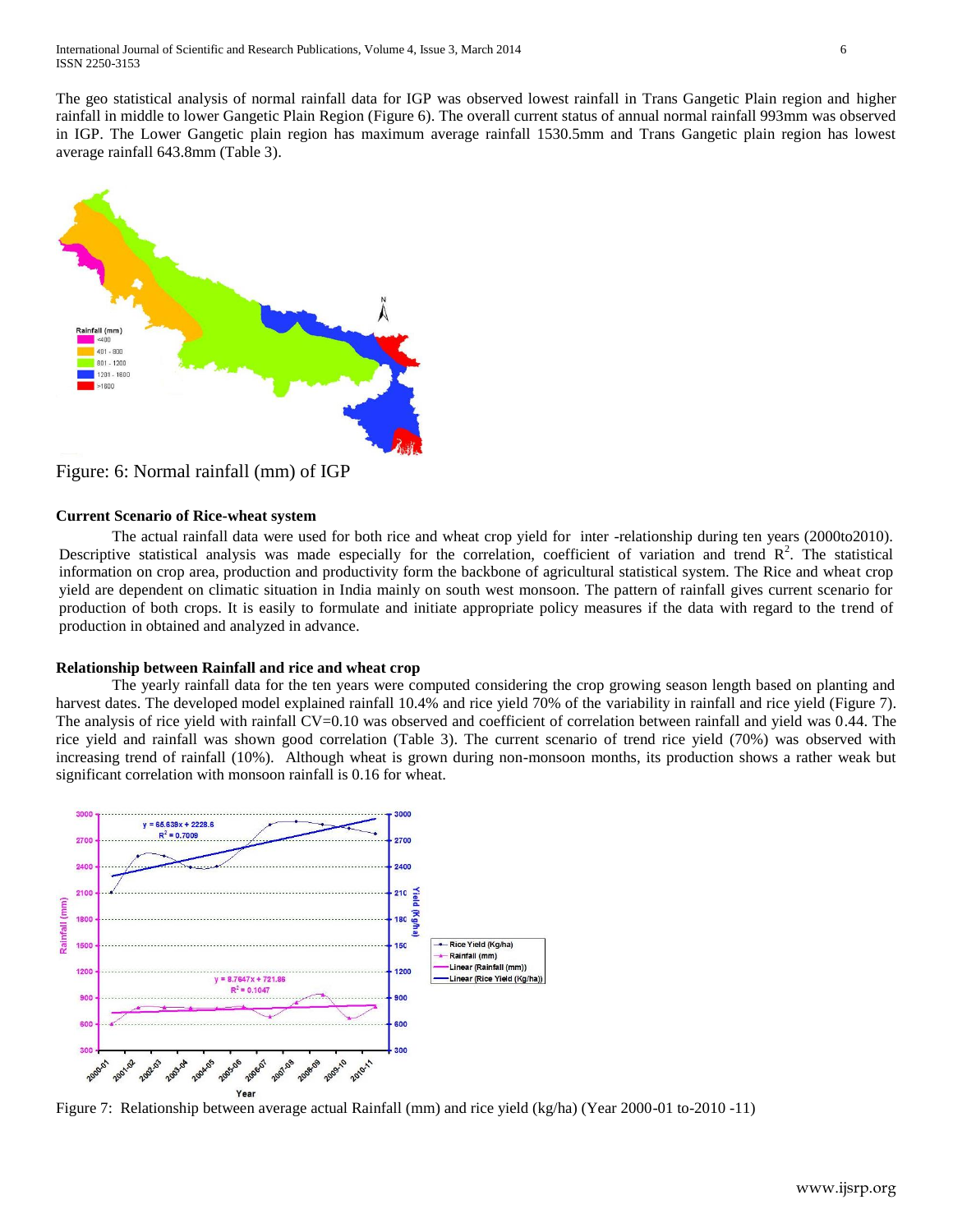The relationship between year wise rainfall and yield of wheat was computed which less than linear function is provided value of  $R<sup>2</sup>$ of 0.55, which is reasonably less indicating that 55% variation in wheat yield is explained by the yearly rainfall (Figure 8). The wheat crop yield CV=0.05 and coefficient of correlation between rainfall and yield was 0.16 observed. Rice crop is dependent on south-west monsoon rainfall but wheat crop is not dependent on rainfall in IGP.



Figure 8: Relationship between average actual Rainfall (mm) and wheat yield (kg/ha) (Year 2000-01 to-2010 -11)

|                     |                             | <b>Rice</b>   | Wheat         |
|---------------------|-----------------------------|---------------|---------------|
| Year                | <b>Actual Rainfall (mm)</b> | Yield (Kg/ha) | Yield (Kg/ha) |
| 2000                | 607.7                       | 2106          | 3258          |
| 2001                | 791.6                       | 2518          | 3197          |
| 2002                | 794.1                       | 2523          | 3157          |
| 2003                | 788.9                       | 2394          | 3091          |
| 2004                | 781.0                       | 2404          | 3047          |
| 2005                | 800.9                       | 2615          | 3119          |
| 2006                | 689.2                       | 2878          | 3282          |
| 2007                | 851.9                       | 2916          | 3416          |
| 2008                | 939.1                       | 2882          | 3456          |
| 2009                | 673.6                       | 2837          | 3414          |
| 2010                | 801.1                       | 2775          | 3580          |
| <b>STANDARD DEV</b> | 89.84                       | 259.93        | 171.90        |
| <b>MEAN</b>         | 774.45                      | 2622.55       | 3274.27       |
| COFF. CORR.         |                             | 0.44          | 0.16          |
| CV                  | 0.12                        | 0.10          | 0.05          |

Table 3: Statistical relationship between 10 years rainfall: actual rainfall (mm), Rice & wheat yield (Kg/ha) of IGP

After analysis of ten years (2000-10) data for rice and wheat was observed current scenario of IGP (Table 4). The IGP percentage of area and production are contributes 42.7%, & 48.4% for rice and 65% &74.7% for wheat in India. The rice –wheat system is predominant cropping system. The crop area of wheat and rice is not very much increases because of farmers have not changing the cropping system pattern. The year-to-year variability of rice and wheat is increasing and lacks a strong association with monsoon rainfall in both season due to climate change and urbanization of agricultural land.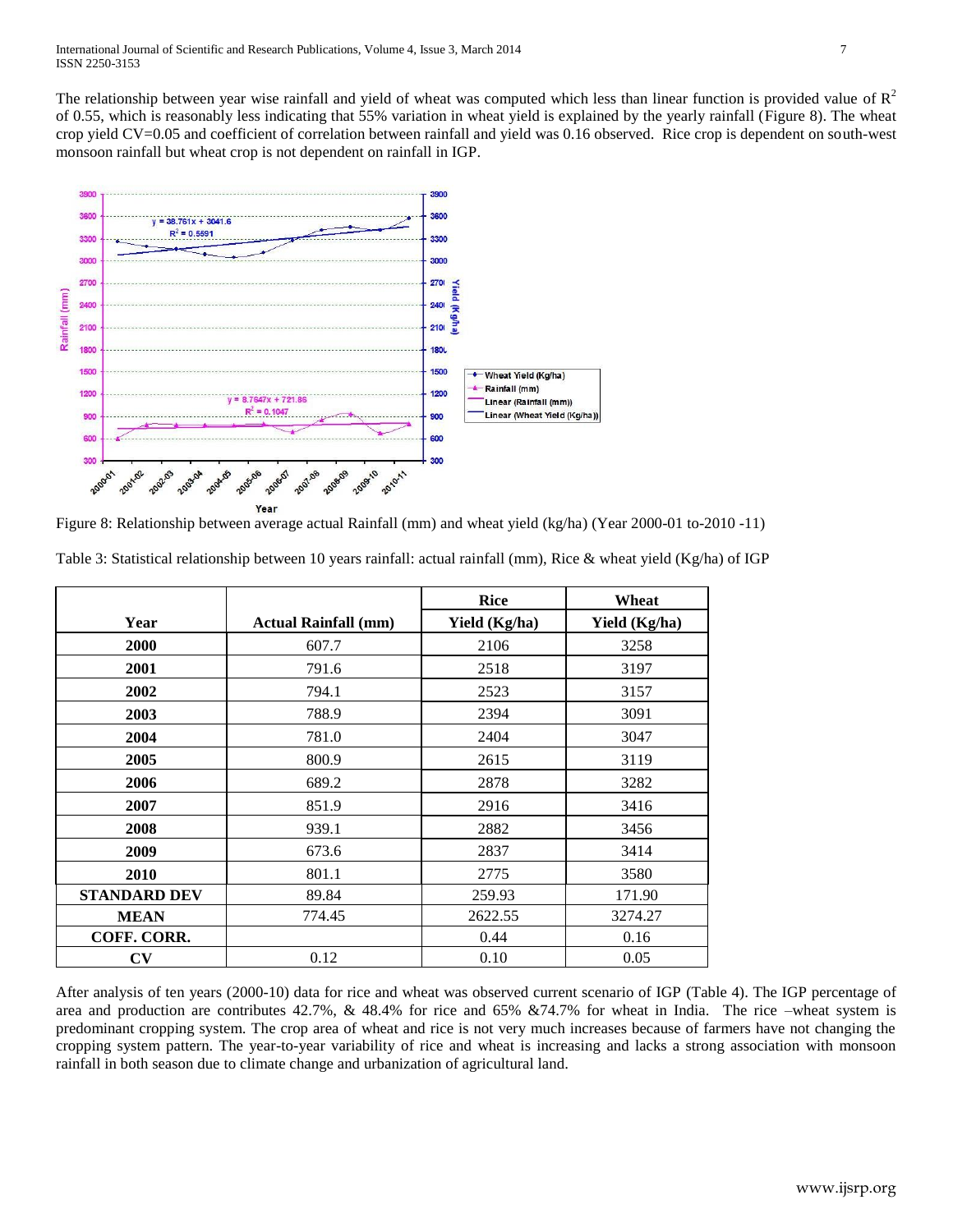| Year  | Percentage of contribution in IGP |                                  |                    |  |  |
|-------|-----------------------------------|----------------------------------|--------------------|--|--|
|       | Area<br>$(In \%)$                 | Production<br>$(\text{In } \% )$ | Yield<br>$(In \%)$ |  |  |
| Rice  | 42.7                              | 48.5                             | 126.7              |  |  |
| Wheat | 65.0                              | 74.7                             | <b>119.0</b>       |  |  |

Table 4: Rice and wheat Contribution of IGP percentage in India

#### **Current scenario of Land utilization, Fertilizer, census and livestock**

The plain's population density is very high due to the fertile soil for farming. The fast development of urbanization the agriculture land converting in to urban area. The 38.4% Indian population living in IGP states (Census, 2011).The IGP states have annual population growth rate 2% annually. The decadal IGP population rise 19.5% observed in year 2001 to 2011. The analysis current data of land use pattern of IGP were observed forest coverage area 5.4%, current fallow land 9.6%, net sown area 24.9% and geographical areas covered 15.8%. The IGP land is famous for rice-wheat cropping system has maximum coverage of net sown area. The rivers: Indus, Ganga, Brahmaputra and its tributaries provide irrigation facility to big plains area.

Livestock has important role to supply in food chain through many types of products like milk, eggs, meat and others. It is a anthropogenic source of methane emission to changing the climatic condition of IGP areas due to increasing of livestock population. Ruminants (cattle, sheep and goats) account for a large share of total livestock emissions, because they are less efficient in converting forage into useful products than monogastrics (pig & poultry) [33]. Livestock production is an important source of income and employment in rural sector [34]. The decadal data analyses of 16th to 18th livestock census were conducted in year 1997 to 2007 for collected data of different category of livestock. The major livestock in IGP are buffalo, cow, goat, poultry, pig and sheep. The Bhadawari & Murrah breed of Buffaloes, Holstein Friension & Jersey breed of cattle, Barbari & Jamnapari breed of goat and Merino & Exotic breed of Sheep are observed in district level. The overall livestock census data (1997 & 2007) analysis, the change percentage observed in pig population declined (-16.2%) and poultry population rise 86%. The small change percentage was observed in cattle population only 0.10%. The other decadal livestock change percentages were observed in buffalo, sheep and goat are 17.2%, 24.5% and 14.5% respectively. The total livestock change was observed 9.1%.

The analysis of major livestock census data (1997) was observed maximum contributed percentage (42.8%) of pig population and lowest contribution was sheep population only 12%. But analysis of livestock data (2007) observed maximum contribution buffalo and lowest sheep viz.40.4% and 5.3 % respectively. The large scale industrial production of animals especially dairy and poultry are rising in IGP states [35]. The most of the IGP's farmers are having small to medium land holing size. The integration of ruminant livestock in to small holder farming system giving profitable conversion of crop by products, increased use of manure and possibilities of regular cash income from dairying. The feed transport cost low than other states and easily available dry and green fodder due to rice-wheat cropping system. The dairy and poultry business are increase the proximity of major urban markets in IGP areas.

After analysis of nitrogen, phosphorous and potassic fertilizer consumption in IGP region are observed in kharif season 40.9%, 25% & 22.4% and in rabi season 50.2%, 43.7% and 31.2% respectively. The overall fertilizers consumption in kharif and rabi season were observed 34.5% and 40.9. The rabi crop (wheat) has more consumption of fertilizers than kharif crop (rice).

#### **Current Scenario of SPOT VGT image analysis**

For the major agricultural areas identified the rice-wheat crop calendars were identified using the SPOT VGT IMAGES. The images were classified in ERDAS Imagine using Density slicing classification (Un-supervised) algorithm. It is a form of selective one-dimensional classification [36]. The continuous gray scale of an image is sliced into a series of classes based on ranges of brightness values. This slicing takes place in raster attribute editor in IMAGINE. The class signatures were visually compared and generalized. The availability of the time series VGT images (2000to2012) also enabled the area of the range values and cropping pattern of the study area showing the development of vegetation over the year. Two-date SPOT-VGT data was used to prepare various land cover classes.

#### **Density slicing based classification of SPOT VGT Image**

The SPOT VGT images were downloading in grayscale image /single band converted into colour image due to in colour image easily identify the different crop areas. The pseudocolour tables in gray scale values are mapped to particular colour. Single colour assign single crop and different range divided in different color in to different crop. Slicing based analysis give the very clear view to dividing the image with arrange of values in to unique classes. Those classes are divided in three classes to identify the crop growth pattern in whole areas. This method is good for identification of distribution pattern of particular crop in overall IGP area.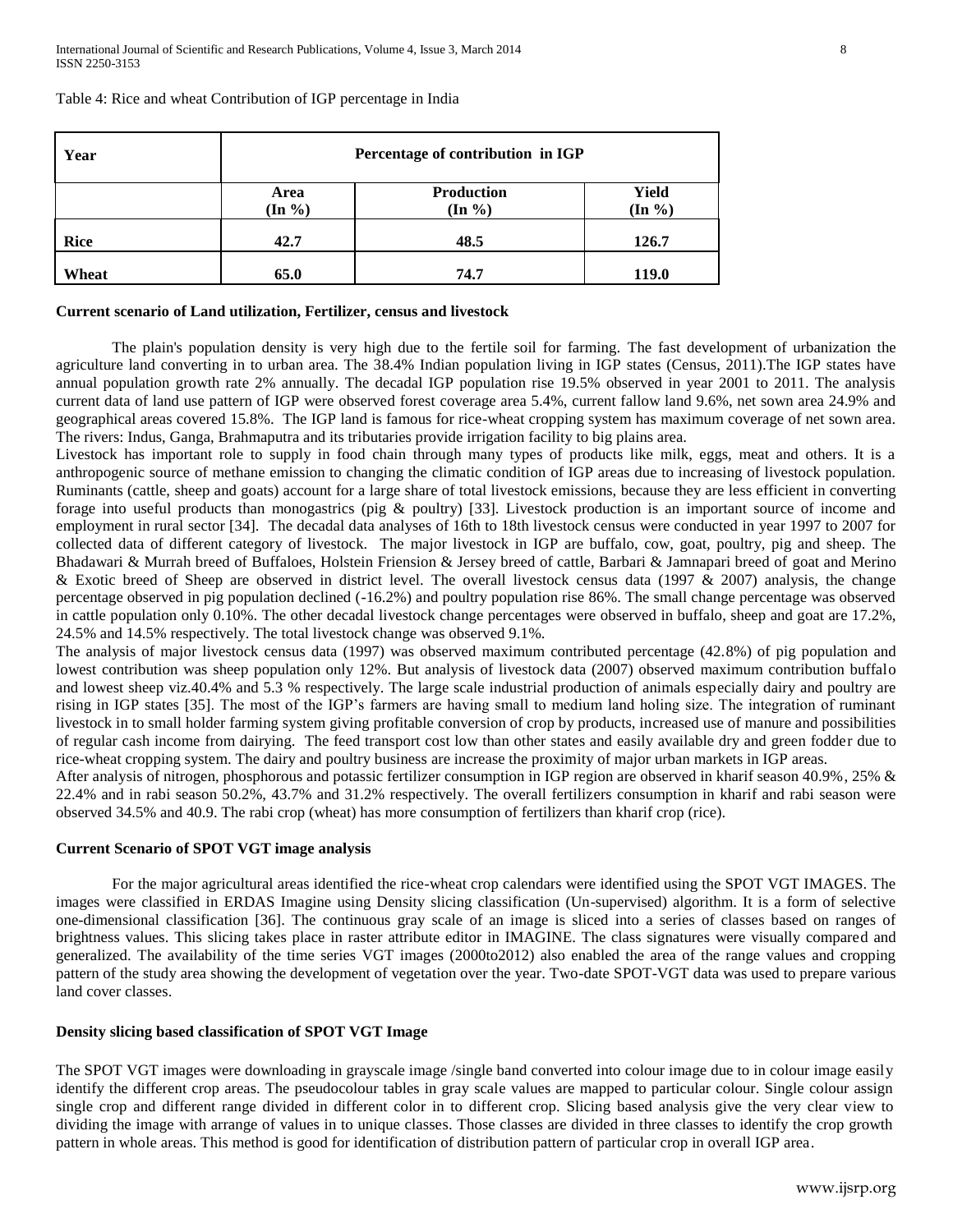| <b>Land cover Class</b> | <b>Pixel Range</b> | <b>Tone</b> |
|-------------------------|--------------------|-------------|
| (Agricultural areas)    |                    |             |
| Low                     | < 128              | Pink        |
| Medium                  | 128-192            | Yellow      |
| High                    | >192               | Green       |

Table 5: Overall tonal classification of SPOT VGT images (Rabi &Kharif) of IGP

## **Kharif**

The major IGP states are Punjab, Haryana, Uttar Pradesh, Bihar and West Bengal pattern showed high to low pattern of rice coverage area. The green and yellow tonal variation is too much indicating distribution of cropped area (Figure 9). The low range of pink tonal value observed in Eastern UP to West Bengal. The visual analysis of temporal images in year 2006, 2001&2002 are observed maximum coverage tonal patterns green, yellow & pink respectively. That are assigned in high, medium and low agricultural rice covered area.

## **Rabi**

The analysis of Rabi season March is good for wheat crop growth and mainly grown in all over the parts of IGP region (Punjab, Haryana, U.P., Bihar & West Bengal). In the image analysis based on range of classification green, yellow and pink tonal values assigned high, medium and low agricultural areas (Figure 10). The visual analysis of overall temporal image are observed three data sets year 2008, 2003 & 2004 assigned maximum coverage of green, yellow and pink agricultural areas. It is also called Wheat belt of India. The time series image analyses are based on colour coding (DN values).

All Image data were processed using ERDAS IMAGINE version 8.5 [37 ], the colour ranges are directly based on DN value and grouped in together and dived in to ranges. The temporal image series classified based on processing the entire scene pixel by pixel. The analysis of kharif and rabi time series data; the overall analysis of total DN values are divide in three range classes viz. 128, 128-192 &192 assigned in pink, yellow and green, and re-classified in low, medium and high agriculture area. The overall DN values of kharif and rabi season average temporal data analysis are observed medium class (128-192) have 46.6% and 57.1% values coverage area and high coverage area having only 13% and 17.6 % respectively (Table 5). The observation of pixel data wheat area coverage more than rice area in low class but rice coverage area maximum (40.4%) than wheat area coverage (25.2%) in peak month of both season (Table 6). The Coefficient of variation observed in kharif season viz. 36%, 20.5% & 52.5 for low, medium and high agriculture area but rabi season observed 22.7%, 9.1 &31.7% respectively.

Table 6: Current scenario of average pixel distribution in classes of IGP in kharif & rabi season images

|               |                    |               | Distribution of |        |        | Distribution of |        |
|---------------|--------------------|---------------|-----------------|--------|--------|-----------------|--------|
| <b>Class</b>  | <b>Pixel value</b> | <b>August</b> | <b>Pixel</b>    | $CV\%$ | March  | <b>Pixel</b>    | $CV\%$ |
| Low           | 128                | 219736        | 40.4            | 36.0   | 127354 | 25.2            | 22.7   |
| <b>Medium</b> | 192                | 253413        | 46.6            | 20.5   | 288125 | 57.1            | 9.1    |
| High          | 256                | 70983         | 13.0            | 52.5   | 89013  | 17.6            | 31.7   |
|               | <b>Total</b>       | 544132        |                 |        | 504491 |                 |        |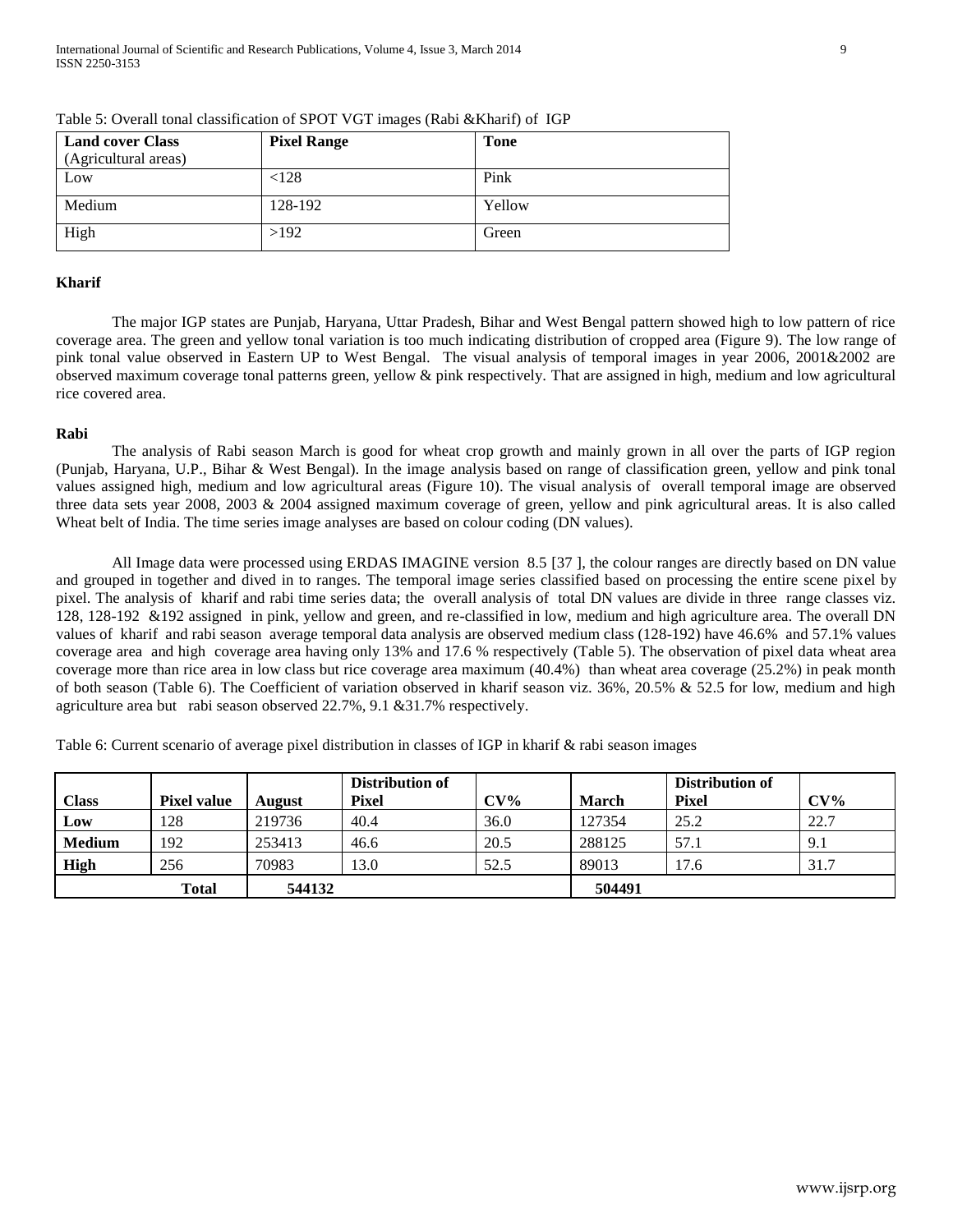International Journal of Scientific and Research Publications, Volume 4, Issue 3, March 2014 10 ISSN 2250-3153



Figure 9: Kharif season map of IGP derived from multidate SPOT VGT data (August- 2000 to 2012)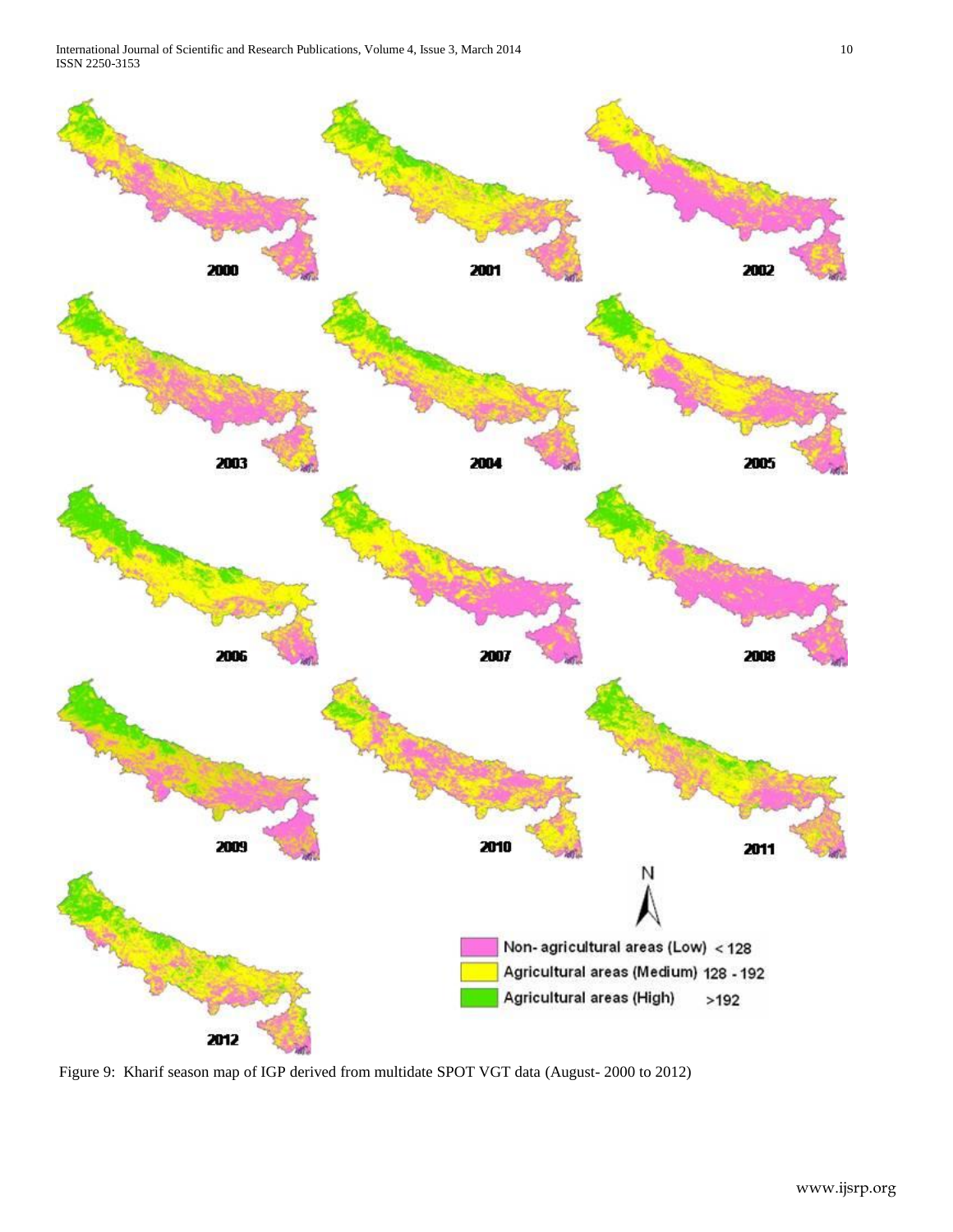International Journal of Scientific and Research Publications, Volume 4, Issue 3, March 2014 11 ISSN 2250-3153



Figure 10: Rabi season map of IGP derived from multidate SPOT VGT data (March- 2000 to 2012)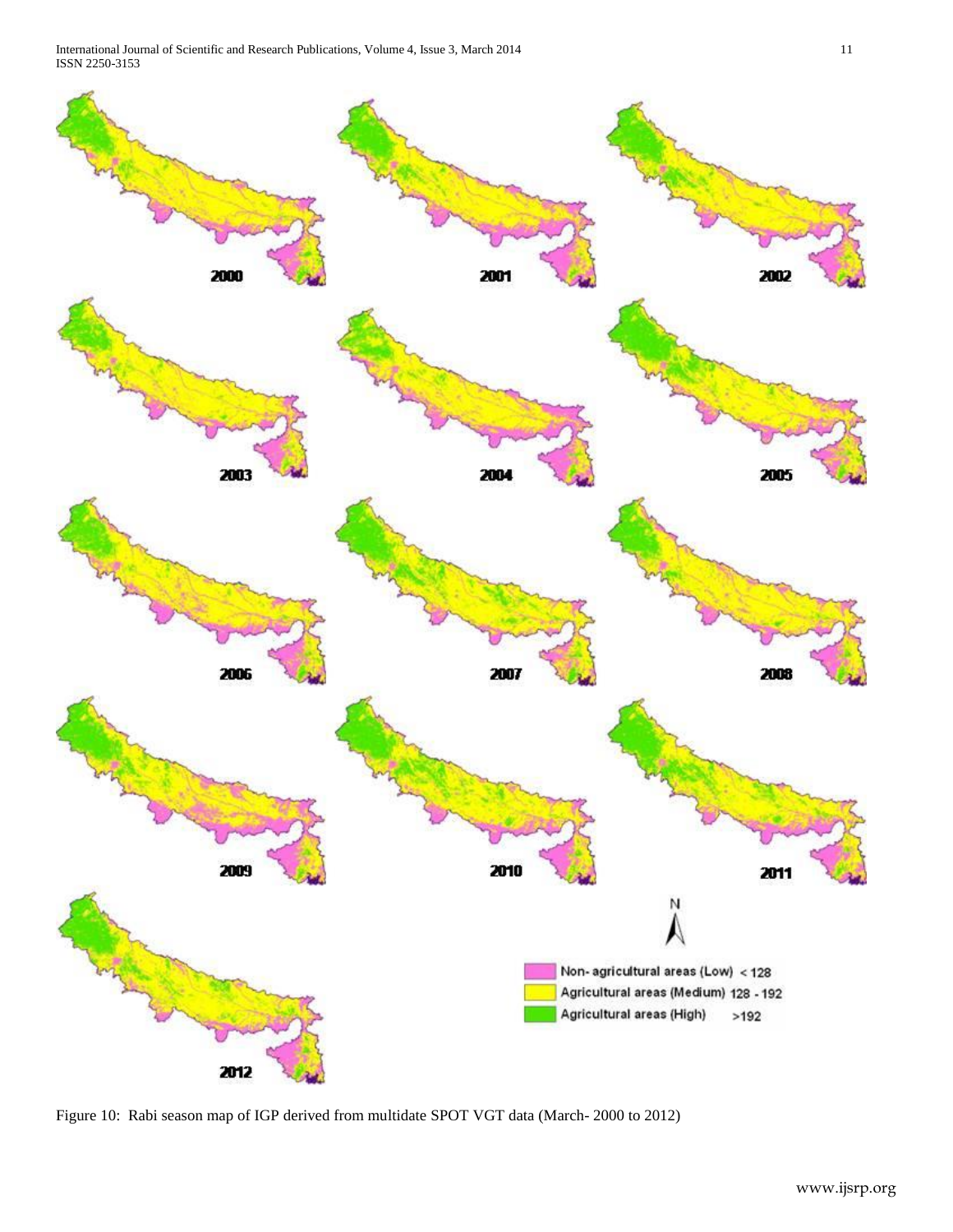# **IV. CONCLUSION**

The rivers: Indus, Ganga, Brahmaputra and its tributaries provide irrigation facility to big plains area. The plain's population density is very high due to the fertile soil for farming. The decadal IGP population rise 19.5% observed in year 2001 to 2011. The IGP land is famous for rice-wheat cropping system has maximum coverage of net sown area. The average annual actual rainfall of ten years was estimated 759.2 mm was observed in IGP. The geo statistical analysis of normal rainfall data for IGP was observed lowest rainfall in Trans Gangetic Plain region and higher rainfall in middle to lower Gangetic Plain Region. The current scenario of trend rice yield (70%) was observed with increasing trend of rainfall (10%). After analysis of ten years (2000-10) data for rice and wheat was observed current scenario of IGP. The Contribution of IGP percentage area in India is 48.4% for rice and 74.7% for wheat. The ricewheat system is pre dominant cropping system of IGP. The system covers all districts of IGP in Kharif and rabi season. The availability of the time series VGT images (2000to2012) also enabled the area of the range values and cropping pattern of the study area showing the development of vegetation over the year. The major IGP states are Punjab, Haryana, Uttar Pradesh, Bihar and West Bengal pattern showed high to low pattern of rice coverage area. The analysis of rabi season March is good for wheat crop growth and mainly grown in all over the parts of IGP region (Punjab, Haryana, U.P., Bihar & West Bengal). The overall fertilizers consumption in kharif and rabi season were observed 34.5% and 40.9. The rabi crop (wheat) has more consumption of fertilizers than kharif crop (rice).The cropping intensity in the dominant states of the IGP increased from 137% (1976-77) to 158% (1999-2000) due to the turnover of more biomass to the soils (both as above ground and below-ground biomass) as evidenced from the increased SOC in fertilized areas of IGP. The current scenario of IGP observed the trend of rice and wheat yield have not much change. The coverage areas are shrinking due to urbanization pressure on agricultural land. The rainfall distribution is irregular pattern due to climate change. Indian agriculture is particularly vulnerable to impacts of climate change due to its large livestock population. Currently, India has first rank in the world for livestock population. In the IGP states U.P. has maximum methane (18.2%) emission in the India. The dry and green fodders are easily available due to rice-wheat cropping system.

The series of SPOT VGT images areas identified the distribution of crop pattern in whole areas based on tonal variation which are assign pink, yellow and green color are mentioned low, medium and high classes based on grouping of slicing of images. The temporal SPOT-VGT remote sensing data is good for identification of distribution pattern of particular crop in overall IGP area. The statistical analysis and remote sensing data analysis show the good correlation to develop yield as well as areas of rice and wheat crop. The rainfall has good correlation with rice but not with wheat yield. After the analysis of data observed current scenario of climate changes (global warming), rising of temperature, irregular pattern of rainfall, excess use of fertilizers and irregular pattern of irrigation decline fertilize lands. Rice- wheat crops are the backbone of IGP for food security. The remote sensing and GIS technology play an important role to control and management of problematic areas. The long term study of satellite data are help to monitor with latest technology for save fertilized crop land.

#### **REFERENCES**

- [1] Pal, D. K. et al. "Soils of the Indo-Gangetic Plains: their historical perspective and management" *Current Science* 2009. 96(9) 1193–1202p.
- [2] [http://cpwfbfp.pbworks.com/f/IGB\\_situation\\_analysis.PDF](http://cpwfbfp.pbworks.com/f/IGB_situation_analysis.PDF)
- [3] [www.slideshare.net/ulhas0503/genearal-profile-and-land-pattern-india](http://www.slideshare.net/ulhas0503/genearal-profile-and-land-pattern-india)
- [4] Duxburv, C. et al. "Legumes in rice and wheat cropping systems of the Indo-Gangetic Plain Constraints and opportunities" Patancheru, Andhra Pradesh, India: ICRISAT and Ithaca, New York, USA. 2000.
- [5] Panigrahy, S., et al. "Mapping of cropping system for the Indo-Gangetic Plain using multidate SPOT- NDVI-VGT data" *Journal of Indian Society of Remote Sensing* 2010. 38(4) 627-632p.
- [6] www.odi.org.uk/resources/docs/5118.pdf
- [7] http://www.arthapedia.in/index.php?title=Cropping\_seasons\_of\_India\_Kharif\_%26\_Rabi
- [8] Yadav, R.L. et al. "Atlas of cropping systems in India" *PDCSR Bulletin No.* 2001. 96 p.
- [9] <http://blogs.worldwatch.org/nourishingtheplanet/safeguarding-rice-and-wheat-production-in-the-indo-gangetic-plains/>
- [10] Panigrahy, S. et al. "Cropping system analysis using remote sensing and GIS-Bathinda District, Punjab". *Scientific Note*
- *RSAM/SAC/HORT/SR/01/02*. *Space Applications Centre Ahmedabad* 2002.
- 
- [11] Anderson, J.R. et al. "A Land Use and land cover classification system for use with remote sensor data" U.S.G.S. Professional paper, 1976.964p.<br>[12]. Panigrahy, S. et al. "Cropping system analysis using remote sensing [12]. Panigrahy, S. et al. "Cropping system analysis using remote sensing and GIS for the state of West Bengal", *Scientific Note RSAM/SAC/CS/SN/03.*2003. 130.
- [13] Ganguly, D. et al. "Geomorphological study of Sunderban Deltaic Estuary" *Journal of Indian Society of Remote Sensing* 2006. 34(4) 431-445p.
- [14] <http://www.isro.org/satellites/allsatellites.aspx>
- [15] Parihar, J.S. et al. "Remote sensing in India: Achievements and future plan" *Proceedings of the Globe SAR regional seminar, Beijing*, 9-12 October. 1995.
- [16] Navalgund RR and Ray SS "Geomatics in natural resources management" *In Proceedings of Geomatics-2000*,Pune, India, NR1-NR14. 2000
- [17] Townshend , J. R.G. et al. " Multispectral dimensionality of images of normalized difference vegetation index at continental scales". *IEEE Transactions on Geoscience and Remote Sensing*, 1985. 23. 888-895p.
- [18] [http://www.spotimage.fr/data/images/vege/VEGETAT/book\\_1/e\\_frame.htm](http://www.spotimage.fr/data/images/vege/VEGETAT/book_1/e_frame.htm)
- [19] Marsh, S., et al. "Comparison of multi-temporal NOAA-AVHRR and SPOT-XS satellite data for mapping land-cover dynamics in the west African Sahel". *International Journal of Remote Sensing*, 1992. 13.2997-3016p.
- [20] Panigrahy, S., et al. "A spatial database of cropping system and its characteristics to aid climate change impact assessment studies". *ISPRS Archives XXXVIII-8/W3 Workshop Proceedings: Impact of Climate Change on Agriculture*. Ahmadabad. December, 17-18, 2009,
- [21] Khanna, S.S. "The agro-climatic approach. In: Survey of Indian agriculture". *The Hindu*, Madras, India1989. 28-35p.
- [22] [http://eands.dacnet.nic.in/StateData\\_96-12Year.htm&](http://eands.dacnet.nic.in/StateData_96-12Year.htm) [http://eands.dacnet.nic.in/APY\\_96\\_To\\_06.htm](http://eands.dacnet.nic.in/APY_96_To_06.htm)
- [23] [http://drdpat.bih.nic.in/Downloads/Statewise-APY-of-Rice-2006-07-to-2010-11.pdf;](http://drdpat.bih.nic.in/Downloads/Statewise-APY-of-Rice-2006-07-to-2010-11.pdf)
- http://www.rkmp.co.in/sites/default/files/ris/rice-state-wise/Status%20Paper%20on%20Rice%20in%20Punjab.pdf;
- <http://www.rkmp.co.in/sites/default/files/ris/rice-state-wise/Status%20Paper%20on%20Rice%20in%20Uttar%20Pradesh.pdf>
- http://www.rkmp.co.in/sites/default/files/ris/rice-state-wise/Status%20Paper%20on%20Rice%20in%20West%20Bengal.pdf
- [24] Sharma, S.K. et al. "Atlas of rice-wheat cropping system in Indo –Gangetic Plains of India". *PDCSR, Bulletin No.* 2004-1. 110p.